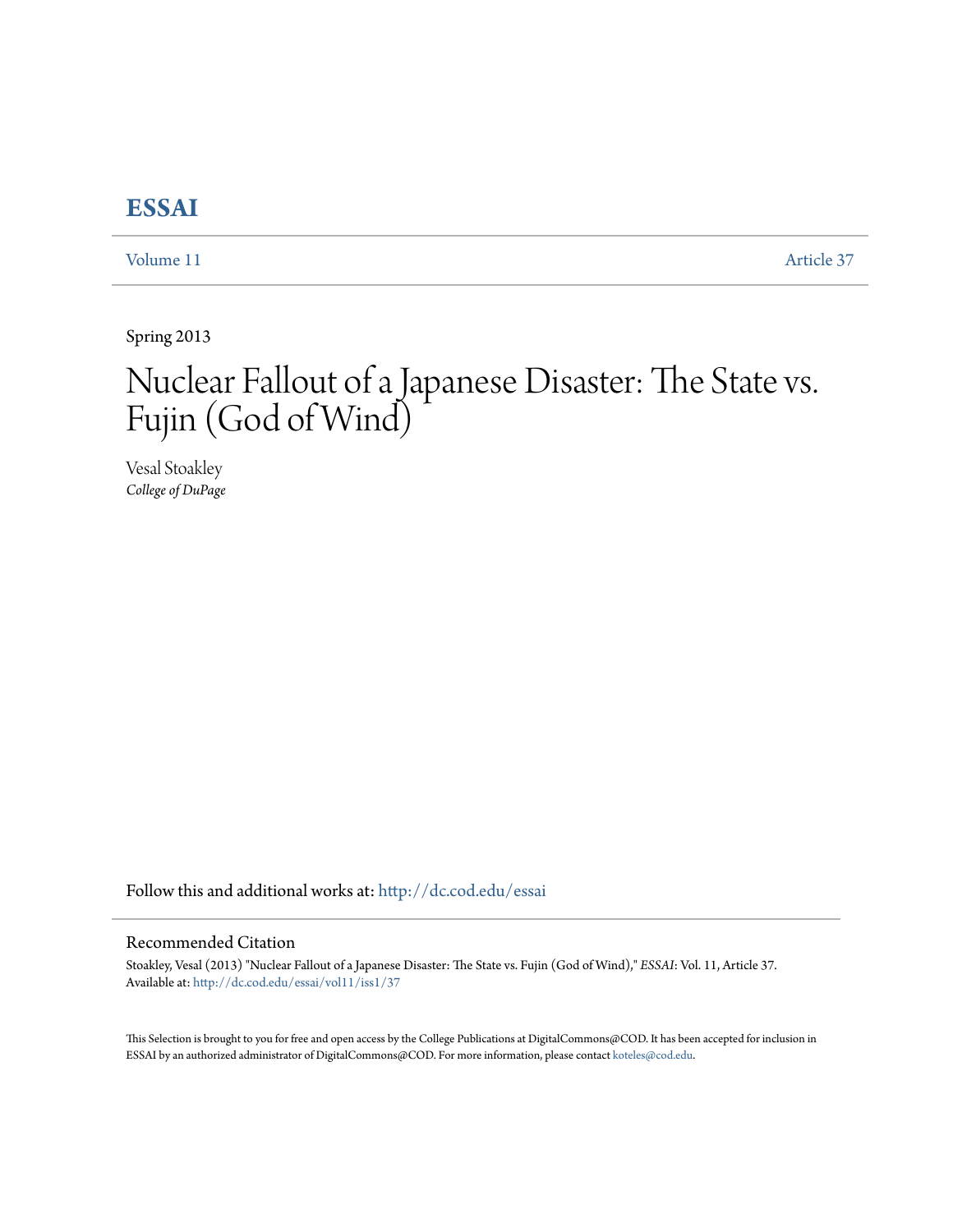Nuclear Fallout of a Japanese Disaster: The State vs. Fujin (God of Wind)

by Vesal Stoakley

(English 1102)

adies and gentlemen of the jury. We've heard what the State's defense has to say, and no doubt they will close their argument shortly saying they've learned their lesson once and for A all. They will tell you we should all return back to a relative business as usual, with only a few adies and gentlemen of the jury. We've heard what the State's defense has to say, and no doubt they will close their argument shortly saying they've learned their lesson once and for all. They will tell you we should all r out as to why we are facing unprecedented danger in this age of anger-fueled - no, nuclear-fueled debate, we must ask ourselves, what are our responsibilities? Where will our conscience lie in the weeks, months, and years ahead before the next great calamity strikes (And we know it will)? Will we go forward blindly or, instead, can these so called anomalies of circumstance be completely averted? Is the future of our society greater than our past, or is it only a faint shadow, an obscure and ominous representation, of the greatness we once possessed? These are the questions before us.

On the morning of March 11, 2011, Tokyo Electric Power Company's (TEPCO) ten nuclear reactors in the north of Japan, in Fukushima Prefecture, ran as normal. Workers ate their lunch that afternoon, same as any other day, and returned to the routine operations at assigned stations. The rest of the day would be anything but normal. At 2:46PM a magnitude nine earthquake struck Japan (McDonagh 12), and knocked out power to the Fukushima Daiichi Nuclear Power Plant (Fukushima Daiichi), causing it to shut down. Cooling from backup generators began to occur to compensate for the damage to the facility. Just a few hours later, a tsunami twenty meters high formed and plowed down on the plant and its surrounding territories, destroying the generator's fuel tanks. This led to an explosion at the Unit One Reactor, blowing off its roof, which released contaminants, and cracked the pressure containment apparatus of the facility. This allowed radioactive material to begin to seep into the Pacific Ocean.

The State would have you believe that such disasters are preventable going forward, and that they have learned the lessons necessary to keep such events from reoccurring. They, however, are wrong. Their closing argument will surely try to show that the costs of closing nuclear energy facilities outweigh the costs of operating them. But that is why the conscience is so important in reasoning through the details of this case. Nuclear power must be abandoned in Japan. We can ill afford the human toll it takes, and not enough has been done to scientifically guarantee the safety of our populations, despite previous assertions.

An immediate moratorium is in order, not only to ensure the safety of the Japanese people, but to also set an example that the continuance of nuclear energy production is detrimental to the entire world, and all its peoples. Nuclear technology is not up to the task of keeping us safe. At Fukushima, the reactor's pressure reached double its capacity, after being hit by the tsunami (McDonagh 12). Let's consider that for a moment. If you were to prepare an unfamiliar food in the microwave, heat it up for ten minutes per the directions, then took it out, ate it, and it damaged your tongue, mouth, and esophagus to a point where you would need to see health professionals on-going for many years to come, for care and rehabilitation, and then found you would never recover, would you continue preparing it the same way? Even if it saturated the room with the fragrance and aroma of the freshest chrysanthemums imaginable, would you risk such discomfort and trepidation? Of course not! So why would we, after coming face to face with nuclear Armageddon, continue to walk this same treacherous path?

Fukushima Daiichi unleashed some of the most harmful toxic elements, of the greatest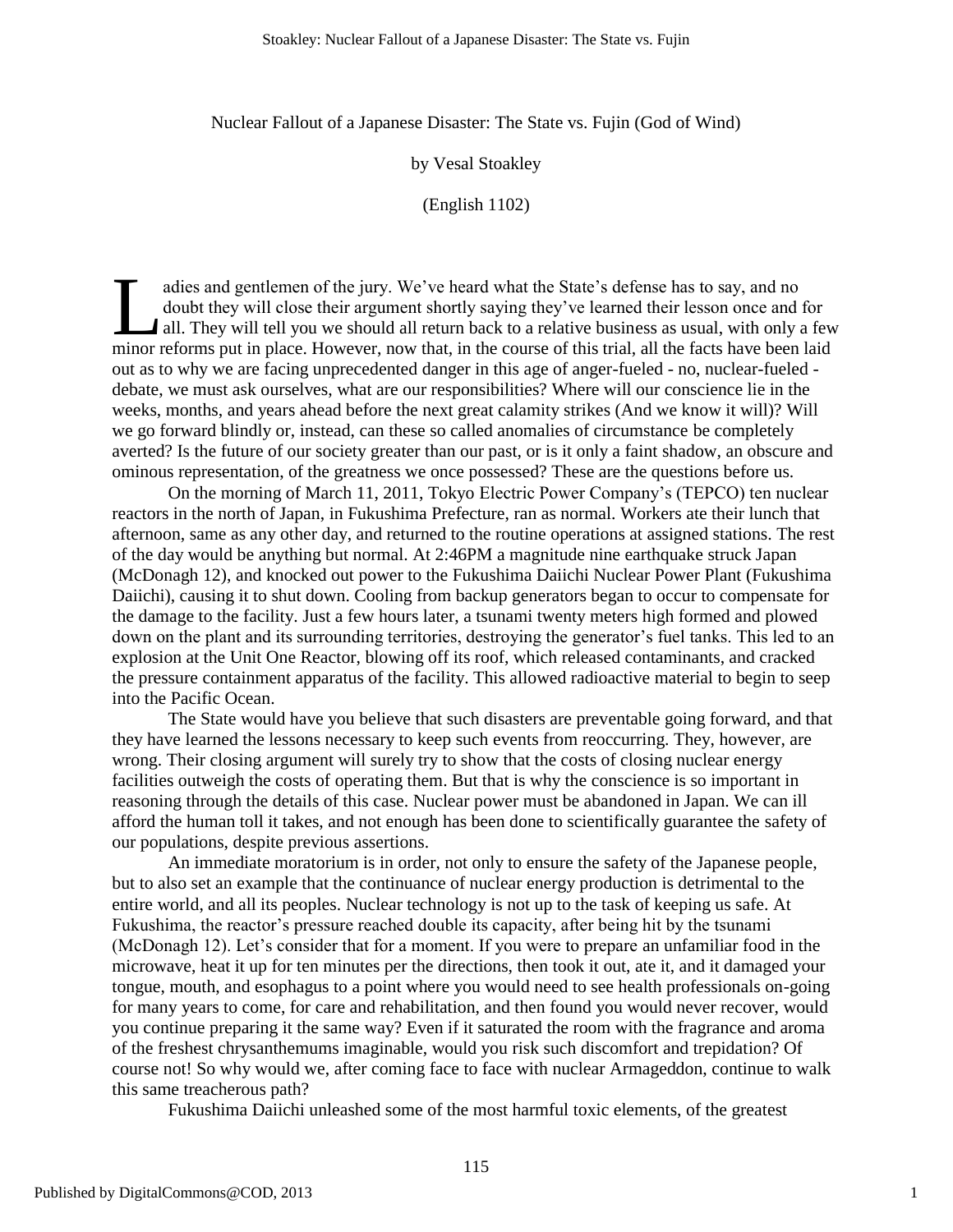possible hazard, into our environment. Radionuclide atoms (radioisotopes), which come with a large degree of volatility because of the unsteady nucleus they contain, are now roaming free amongst our fellow citizens of Japan (Fukuda et al. 1). The process these atoms undergo causes the release of gamma rays and radioactive material. Under controlled administration, these atoms can have beneficial applications. But do we want such particles of instability, which influence and meddle with the fundamental functions of the body, permeating the fabric of the environment we and our families live in indiscriminately? Currently, that is what's occurring.

The nuclear disaster has contaminated not just the Pacific and the sea life we eat, but the heart of Japan itself, Tokyo (Pullen, Chang, and Hanna 2-3). "In the atmosphere, there were multiple release events in the first several weeks that delivered the bulk of the radioisotopes to regions downwind. During those several weeks venting ("feed and bleed"), explosions, and fires plagued the various reactors…and deposited radionuclides via atmospheric transport and dispersion…Radioactive elements spread toward the outer regions of Tokyo and some deposition occurred with rainfall" (Pullen, Chang, and Hanna 2-3). There was no control of where these radioisotopes were delivered, and consistent testing only identifies the outcomes of where they've reached. There is no means of prevention when it comes to their distribution during nuclear power plant failure. We can implement all the modeling and statistical analysis we want but, in the end, they're only as reliable as our nightly weather forecasts. Worse still, alternatively, they consist of heightened, aggressively advancing consequences, joined with prolonged effects which resist dissipation over a more contained course of time, unlike inclement weather.

Are you starting to grasp the full scope of this disaster? This is the storm of our century. Each disaster is like an undiscriminating, tornadic cyclone, growing to eviscerate a residing population up to the size of an entire Japanese prefecture. No one can say with certainty where precisely they'll strike, what they'll suck up inside and destroy, but we, with the minds to discern between right and wrong, must refute the use of any technology with the already demonstrated potential for such destruction. For every day that passes without a complete stand-still of production of nuclear energy, the potentiality for further instability of our well-being grows.

My client Fujin, God of Wind, has tried to bring us evidence first-hand of the dangers of nuclear energy. He shook the earth and whirred up the seas, and still we do not listen. It's as though we were already submerged, deep beneath the sea, long before the tsunami came, oblivious to the realities on the surface, too busy trying to survive the numbing isolation of its treacherous waters. But, sooner or later, we must come back to the surface for a deep, chastening breathe – the fresh air which my client Fujin brings.

The costs associated with producing nuclear energy are outside the bounds of all reason. A lawsuit is being pursued by U.S. military personnel, against TEPCO, who say that when they provided emergency assistance, they were lied to about the levels of radiation present at Fukushima Daiichi. As a result, they state, they've contracted testicular cancer, gynecological bleeding, and leukemia ("Radiation Lawsuits" 1). Also, pulling uranium from the ground has harmful, lasting effects on the soil and vegetation it is mined from, not to mention there are very limited amounts of uranium available long-term (Flasbarth 2), so the costs of energy infrastructure development begin to diminish once the uranium supply becomes exhausted. And let's not forget the greatest threat of our time, the war on terror. If one terrorist group were able to mount a credible attack on one nuclear facility in the world, the consequences would be unheralded catastrophe.

There are mitigated risks and then there's the nuclear industry's campaign of negligence. Even Hollywood's blockbusting budgets are put forward within the realm of caution. If the costs begin to outweigh the gains, then such enterprises are abandoned. Godzilla may be able to barrel through Tokyo, destroying life-like sets and all its visual effects wizardry on display for two hours, only for audiences to return calmly to the safety and security of home, but the same cannot be said when we come under attack from each imminent, unintended nuclear disaster.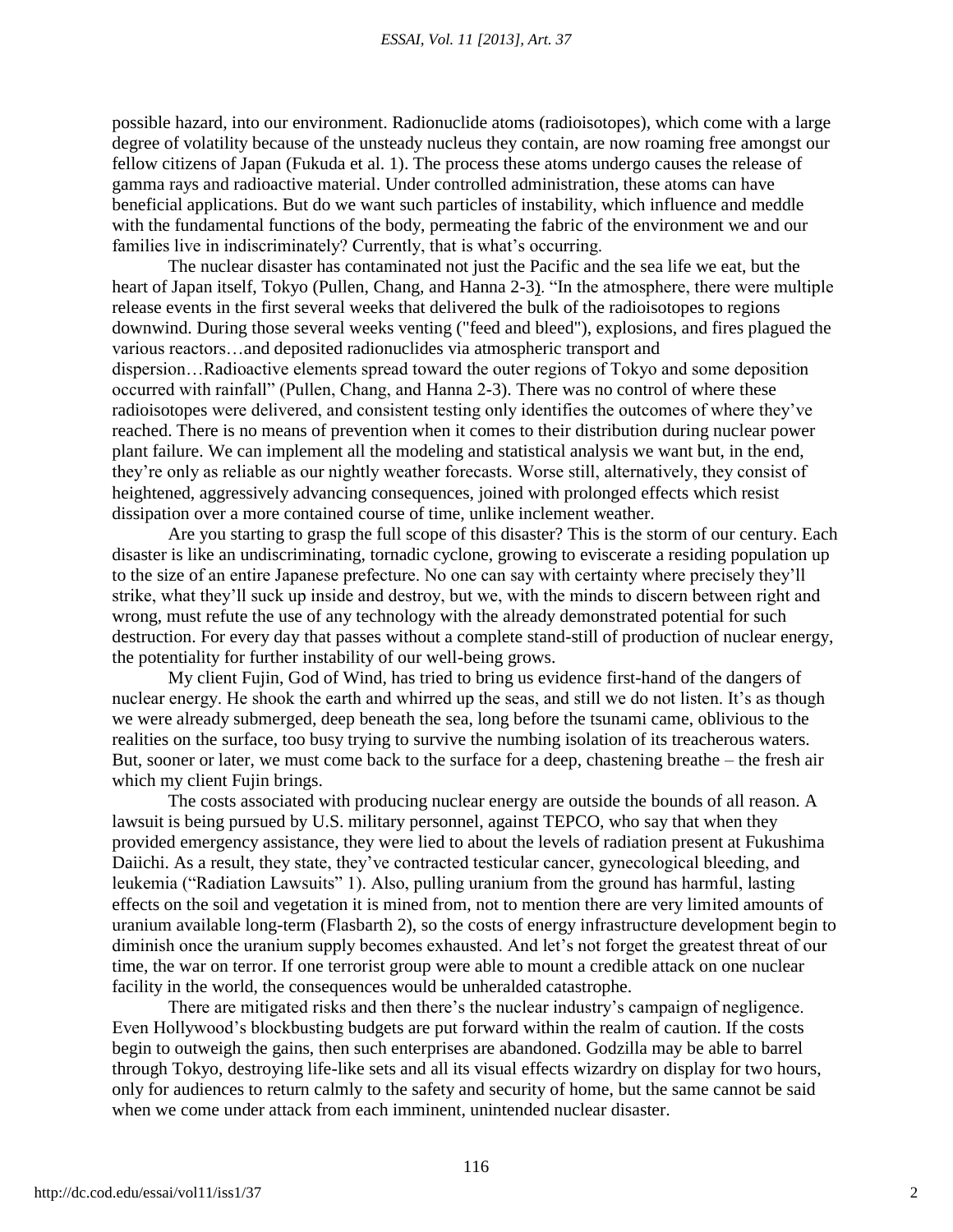What did the State do after Chernobyl? They made us their expert guarantees and promises, their enchantment into lethargy, and Fukushima Daiichi followed. The financial gains of nuclear power are clouding the moral and ethical judgment of the most advanced of nations, including our own. Put mildly, this State and others have shared in the coziest of relationships with the industry of nuclear energy, massaging data and statistics into morose and morbid deformation. Chernobyl, in the intervening years to the present, has been under-reported in the number of causalities and deaths by a ratio as possibly large as 196,000:1. According to a World Health Organization Report in 2005 (McDonagh 103), approximately fifty people died as a result from Chernobyl. However, a New York Academy of Sciences article, the oldest peer-reviewed scientific journal in the United States, cited by McDonagh, says instead there were as many as 980,000 deaths related to the effects of the Chernobyl meltdown, calling sharply into question the credibility of the World Health Organization (McDonagh 103).

We have seen this same undervaluing of those truly affected here as well. Nearly 100,000 residents surrounding the site of disaster at Fukushima Daiichi are displaced (McDonagh 161) and forty percent of children living in Japan's Fukushima prefecture have seen thyroid abnormalities (Harpers Index, Feb 2013). In their recent letter on nuclear energy, Japan's Catholic Pastoral Ministry of Bishops dispel the "safety myth" (McDonagh 106) and state "In the message 'Reverence for Life', we, Japanese bishops could not go so far as to urge the immediate abolishment of nuclear plants. However, after facing the tragic nuclear disaster in Fukushima, we regretted and reconsidered such attitude. And now, we would like to call for the immediate abolishment of all the power plants in Japan."

They most certainly should. What has become of the value for human life in our culture? Do we only see value now in the yen, U.S. dollars, and exchange rates? Why is no one afraid of the realer inflations of ego, greed, and self-congratulation, literally permeating into the people, places and things we interact with in our daily lives? Even the most advanced economy in the world, the United States, could not escape nuclear disaster, Three Mile Island, whose impact has largely been covered up by "soft studies" done by the TMI Public Health Fund setup by the nuclear industry who provided them ample funding (McDonagh 106), devastated land and no doubt countless lives, which were purposely unreported as the surrounding population was never consulted or tested. We are foolhardy to think that as Japanese we have the means to fully control such awesome power. We once lived in sobering fear as a people of the consequences of our actions, but now live in comforting delusion.

How many of us remember the era of nuclear cinema? Akira Kurosawa was one of the filmmakers who gave us goose bumps exploring the further consequences of the radiation of nuclear war (Kaplan 1) in his film "*I Live In Fear*," alternately titled "What the Birds Knew." We as a nation once looked onward and upward toward the noble sky with prayer for answers. When they came, we would accept them, as they filled us with the new breathe of knowledge, unabated. Today, instead, we look to our neighbor, to the television screen, and to the internet, awash in misinformation, and forget our most credible of sources which have never failed us throughout our long, tumultuous history. People like Fujin. Disasters like Hiroshima and Fukushima. The key difference today is, unlike the title industrialist character of Nakajima in Kurosawa's film, whom flees to Brazil, there are few if any places left for us to escape to for safety. "The International Atomic Energy Agency (IAEA) states that 88 of the current 442 nuclear installations worldwide are located in areas of high seismic activity" (McDonagh 113).

Disaster and tragedy are the tools we must use to grow. We must leverage them for good instead of self-interest. My client Fujin has tried to show us a better path, a more sound way, to conduct ourselves in a civilized society globalizing at a frenetic pace. We must look at our neighbors around the globe and acknowledge that their well-being is in our own best interest also. Fujin entrusted the Japanese people to heed the lessons of this triple-threat disaster, and to sew the seeds of